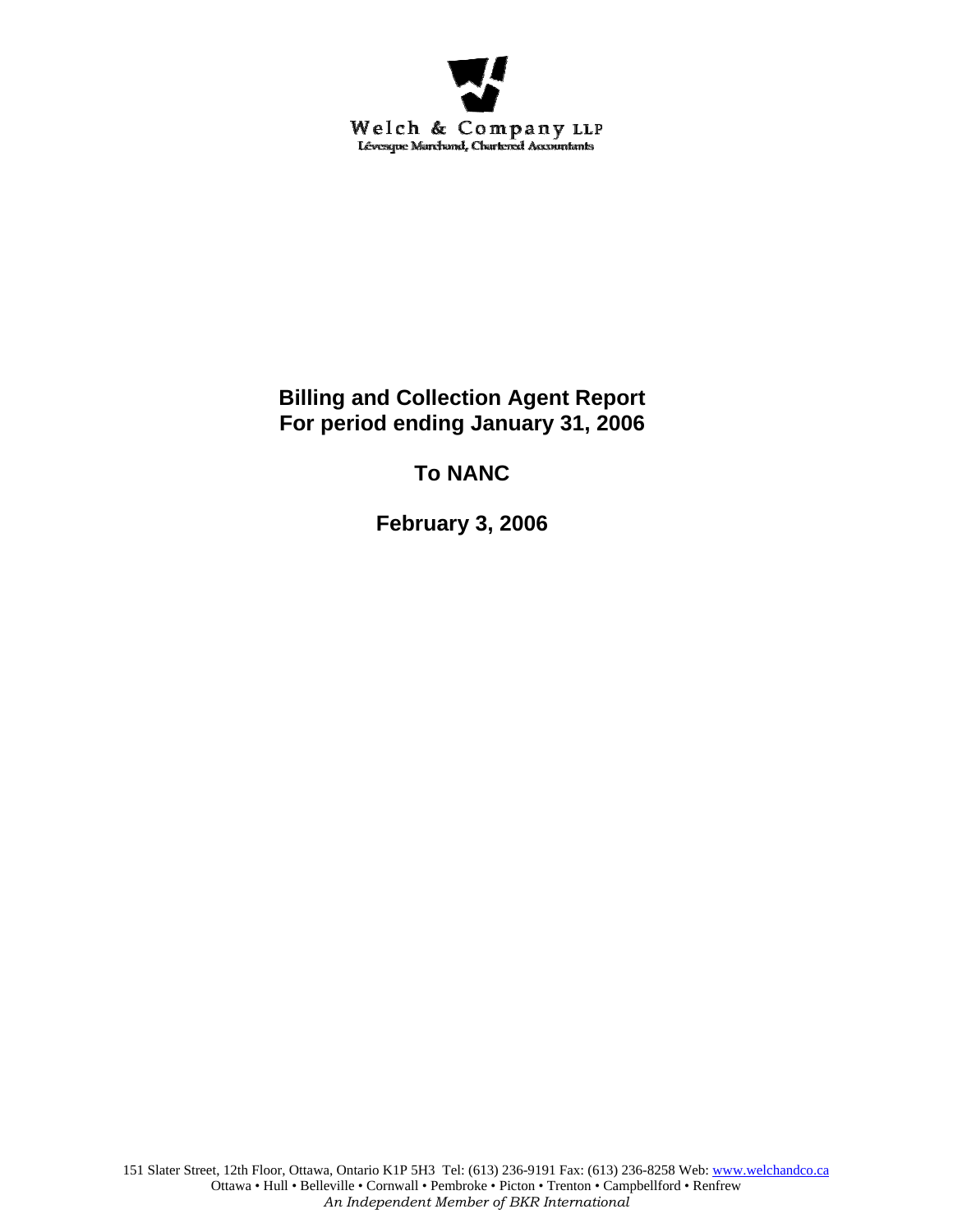# **NANPA FUND STATEMENT OF FINANCIAL POSITION January 31, 2006**

| <b>Assets</b>                                                                    |           |                 |
|----------------------------------------------------------------------------------|-----------|-----------------|
| Cash Balance in bank account                                                     |           | \$<br>73,710    |
| Dreyfus Government Cash Management Fund                                          |           | 6,176,000       |
| Receivable from US Carriers                                                      | 66,680    |                 |
| Receivable from Canada                                                           | 5,863     |                 |
| Receivable from Caribbean countries                                              | 3,421     |                 |
| Receivables forwarded to FCC for collection (Over 90 days)                       | 92,983    |                 |
| Allowance for uncollectible accounts                                             | (110,000) | 58,947          |
| Interest receivable                                                              |           | 19,956          |
| <b>Total assets</b>                                                              |           | 6,328,613       |
| Less: Accrued liabilities (see below for makeup)                                 |           | 1,728,868       |
|                                                                                  |           |                 |
| <b>Fund balance</b>                                                              |           | \$<br>4,599,745 |
| <b>Makeup of Accrued Liabilities</b> (see following page for additional details) |           |                 |
| Welch and Company LLP                                                            | 58,698    |                 |

| NEUSTAR Pooling 1K Block Pooling Expenses | 953.479   |
|-------------------------------------------|-----------|
| <b>NEUSTAR Admin Expenses</b>             | 480.864   |
| Data Collection Agent - USAC              | 65,616    |
| Data Collection Agent - NECA              | 211       |
| Carrier audits                            | 140.000   |
| Fund audit                                | 30,000    |
|                                           | 1.728.868 |

**\*\*\*\*\*\*\*\*\*\*\*\*\*\*\*\*\*\*\*\*\*\*\*\*\*\*\*\*\*\*\*\*\*\*\*\*\*\*\*\*\*\*\*\*\*\*\*\*\*\*\*\*\*\*\*\*\*\*\*\*\*\*\*\*\*\*\*\*\*\*\*\*\*\*\*\*\***

## **Other items of note**

In January 2006, the Dreyfus Government Cash Management Fund earned a rate of return of 3.78%.

The FCC approved change orders 38 & 39 for the IK Block Pooling in the amount of \$29,099.50 which was paid on Febrruary 2, 2006.

There is approximately \$16,000 in the accounts receivable which cannot be transferred to the FCC for collection of delinquent debt. These amounts cannot be transferred because the Data Collection Agent has not been able to contact the carriers in question and no FRN number is available. The debts cannot be transferred unless there is an FRN number associated with the carrier.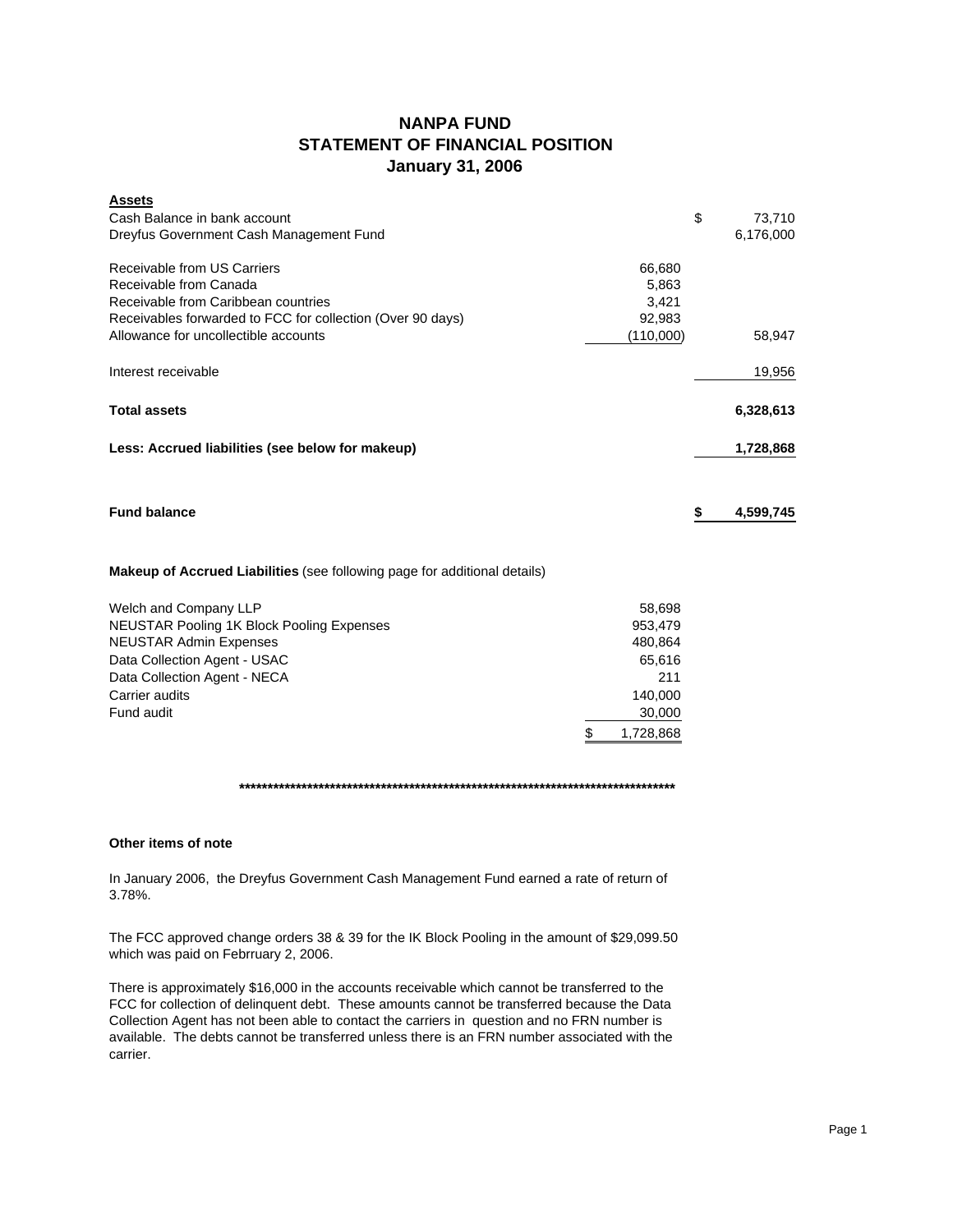### **NANPA FUND FORECASTED STATEMENT OF CHANGES IN FUND BALANCEOCTOBER 2005 TO JANUARY 2007**

|                                          |          | Actual                 |                        |                        |                        |                        |                        |                        |                        |                        |                        |                        |                        |                        |
|------------------------------------------|----------|------------------------|------------------------|------------------------|------------------------|------------------------|------------------------|------------------------|------------------------|------------------------|------------------------|------------------------|------------------------|------------------------|
|                                          |          | Jan-06                 | Feb-06                 | Mar-06                 | Apr-06                 | May-06                 | <b>Jun-06</b>          | Jul-06                 | Aug-06                 | Sep-06                 | Oct-06                 | Nov-06                 | Dec-06                 | Jan-07                 |
| Revenue                                  |          |                        |                        |                        |                        |                        |                        |                        |                        |                        |                        |                        |                        |                        |
| <b>International Contributions</b>       |          |                        |                        |                        |                        |                        |                        |                        |                        |                        |                        |                        |                        |                        |
| Canada                                   | (1)      | 23,453                 | 5,863                  | 5,863                  | 5,863                  | 5,863                  | 5,863                  | 5,791                  | 5,791                  | 5,791                  | 5,791                  | 5,791                  | 5,791                  | 5,791                  |
| Caribbean countries                      | (1)      | $\sim$                 | $\sim$                 | $\sim$                 | $\sim$                 | $\sim$                 |                        | 13,743                 | $\sim$                 | $\sim$                 |                        |                        |                        | $\sim$                 |
| <b>Total International Contributions</b> |          | 23,453                 | 5,863                  | 5,863                  | 5,863                  | 5,863                  | 5,863                  | 19,534                 | 5,791                  | 5,791                  | 5,791                  | 5,791                  | 5,791                  | 5,791                  |
| Domestic Contributions - US carriers     | (1)      | 220,525                | 51,409                 | 51,409                 | 51,409                 | 51,409                 | 51,409                 | 6,819,100              | 51,409                 | 51,409                 | 51,409                 | 51,409                 | 51,409                 | 51,409                 |
| Interest income                          | (2)      | 83,677                 | 18,000                 | 18,000                 | 17,000                 | 16,000                 | 15,000                 | 15,000                 | 15,000                 | 15,000                 | 15,000                 | 15,000                 | 15,000                 | 15,000                 |
| <b>Total revenue</b>                     |          | 327,655                | 75,272                 | 75,272                 | 74,272                 | 73,272                 | 72,272                 | 6,853,634              | 72,200                 | 72,200                 | 72,200                 | 72,200                 | 72,200                 | 72,200                 |
| <b>Expenses</b>                          |          |                        |                        |                        |                        |                        |                        |                        |                        |                        |                        |                        |                        |                        |
| <b>NANPA Administration</b>              | (3), (7) | 477,687                | 143,514                | 120,140                | 120,140                | 120,140                | 120,140                | 118,456                | 118,456                | 118,456                | 118,456                | 118,456                | 118,456                | 118,456                |
| 1K Block Pooling Administration          | (3), (6) | 1,440,033              | 375,170                | 357,031                | 357,031                | 357,031                | 324,405                | 291,778                | 291,778                | 291,778                | 291,778                | 291,778                | 291,778                | 291,778                |
| <b>Carrier Audits</b>                    | (8)      |                        |                        |                        |                        | ٠                      | 210,000                |                        |                        |                        |                        |                        |                        |                        |
| <b>Billing and Collection</b>            |          |                        |                        |                        |                        |                        |                        |                        |                        |                        |                        |                        |                        |                        |
| Welch & Company LLP                      | (3)      | 79,600                 | 19,900                 | 19,900                 | 19,900                 | 19,900                 | 19,900                 | 19,900                 | 19,900                 | 19,900                 | 19,900                 | 19,900                 | 19,900                 | 19,900                 |
| Data Collection Agent                    | (4)      | 20,300                 | 5,416                  | 5,416                  | 5,416                  | 5.416                  | 5.416                  | 5.416                  | 5,416                  | 5.416                  | 5.416                  | 5.416                  | 5,416                  | 5,416                  |
| <b>Annual Operations Audit</b>           | (5)      | ٠                      |                        |                        |                        |                        | 45,000                 |                        |                        |                        |                        |                        |                        |                        |
| Bad debt expense (recovery)              | (9)      | 15,831)                |                        |                        |                        |                        |                        |                        |                        |                        |                        |                        |                        |                        |
| <b>Total expenses</b>                    |          | 2,001,789              | 544,000                | 502,487                | 502,487                | 502,487                | 724,861                | 435,550                | 435,550                | 435,550                | 435,550                | 435,550                | 435,550                | 435,550                |
| Net revenue (expenses)                   |          | 1,674,134) (           | 468,728) (             | 427,215) (             | 428,215) (             | 429,215) (             | 652,589)               | 6,418,084 (            | 363,350) (             | 363,350)               | 363,350) (             | 363,350)               | 363,350)               | 363,350)               |
| <b>Opening fund balance</b>              |          | 6,273,879              | 4,599,745              | 4,131,017              | 3,703,802              | 3,275,587              | 2,846,372              | 2,193,783              | 8,611,867              | 8,248,517              | 7,885,167              | 7,521,817              | 7,158,467              | 6,795,117              |
| <b>Closing fund balance</b>              |          | 4,599,745              | 4,131,017              | 3,703,802              | 3,275,587              | 2,846,372              | 2,193,783              | 8,611,867              | 8,248,517              | 7,885,167              | 7,521,817              | 7,158,467              | 6,795,117              | 6,431,767              |
|                                          |          |                        |                        |                        |                        |                        |                        |                        |                        |                        |                        |                        |                        |                        |
| Fund balance makeup:                     |          |                        |                        |                        |                        |                        |                        |                        |                        |                        |                        |                        |                        |                        |
| Contingency<br>Surplus                   |          | 1,000,000<br>3,599,745 | 1,000,000<br>3,131,017 | 1,000,000<br>2,703,802 | 1,000,000<br>2,275,587 | 1,000,000<br>1,846,372 | 1,000,000<br>1,193,783 | 1,000,000<br>7,611,867 | 1,000,000<br>7,248,517 | 1,000,000<br>6,885,167 | 1,000,000<br>6,521,817 | 1,000,000<br>6,158,467 | 1,000,000<br>5,795,117 | 1,000,001<br>5,431,766 |
|                                          |          | 4,599,745              | 4,131,017              | 3,703,802              | 3,275,587              | 2,846,372              | 2,193,783              | 8,611,867              | 8,248,517              | 7,885,167              | 7,521,817              | 7,158,467              | 6,795,117              | 6,431,767              |
|                                          |          |                        |                        |                        |                        |                        |                        |                        |                        |                        |                        |                        |                        |                        |

(1) The US carrier contributions for the period from July 2005 to June 2006 is based upon actual billings in June 2005. The International carrier revenue is based on actual for 2005/06.

The contributions for US carriers for July - December 2006 are based on 2005/06 funding budget. The international contributions is based on proposed actual. (2) Interest income projections are estimates

(3) The expenses for the NANPA Administration and Welch & Company LLP are based on contracts in force.

The expenses for Pooling Administration is based on contracts in force until June 2006. July to January 2006 expenses are based on the last year of the expired contract. (4) The expense for the Data Collection Agent is based on estimate of costs by USAC for the 2006 calander year.

(5) \$30,000 has been accrued for the 2004/05 fiscal year for the annual operations audit that will be conducted once the FCC determines the scope of the audit. The cost of this audit has not been negotiated. Amount recorded is based on prior year.

(6) The December forecasted amount includes the forecasted monthly billing of \$357,031 plus the cost of submitted change orders of \$18,139

(7) The December forecasted amount includes the forecasted monthly billing of \$120,140 plus the cost of approved change orders of \$23,37

(8) The budget allowed \$700,000 for 16 carrier audits. FCC indicated that only 3 were completed at a cost of approximately \$140,000 at September 30, 2005 and there additionally \$100,000 at September 30, 2005 and there addi audits completed since then for a cost of \$210,000 for a total cost of \$350,000.

(9) The allowance covers all accounts considered potentially uncollectible at January 31, 2006. This will be covered by the contigency allowance.

There was a large recovery of a debt by the FCC in November which accounts for the recovery of bad debts.

### **Assumptions: Reconciliation of Forecast to Budget**

| ne 2006 is based upon actual billings in June 2005.                                                            | Forecasted fund balance at June 30/06 - contingency                                  | 1,000,000 |
|----------------------------------------------------------------------------------------------------------------|--------------------------------------------------------------------------------------|-----------|
|                                                                                                                | Additional revenue due to higher contribution base than estimated on initial billing | 133,073   |
| based on 2005/06 funding budget. The international contributions is based on proposed actual.                  | Interest earned over estimate                                                        | 127,026   |
|                                                                                                                | Additional billings April -January                                                   | 75,541)   |
| pany LLP are based on contracts in force.                                                                      | Late filing fees for Form 499A                                                       | 75,500    |
| n force until June 2006. July to January 2006 expenses are based on the last year of the expired contract.     | Carrier audit for 2004/05 not expended                                               | 560,000   |
| of costs by USAC for the 2006 calander year.                                                                   | Carrier audit for 2005/06 not expended                                               | 490,000   |
| nnual operations audit that will be conducted once the FCC determines the scope of the audit. The cost of this |                                                                                      |           |
| year.                                                                                                          | Bad debts                                                                            | 85,357)   |
| hly billing of \$357,031 plus the cost of submitted change orders of \$18,139                                  | Data Collection fees (2004/05) not expended                                          | 42,272    |
| thly billing of \$120,140 plus the cost of approved change orders of \$23,37                                   | NANPA administration (2004/05) not expended                                          | 11,571    |
| ed that only 3 were completed at a cost of approximately \$140,000 at September 30, 2005 and there additional  |                                                                                      |           |
| f \$350,000.                                                                                                   | 1K Block Pooling (2004/05) not expended                                              | 66,622)   |
| llectible at January 31, 2006. This will be covered by the contigency allowance.                               | Ik Block Pooling (2005/06) submitted change orders not in budget                     | 18,139)   |
| which accounts for the recovery of bad debts.                                                                  | Anticipated fund balance at June 30/06                                               | 2,193,783 |
|                                                                                                                |                                                                                      |           |